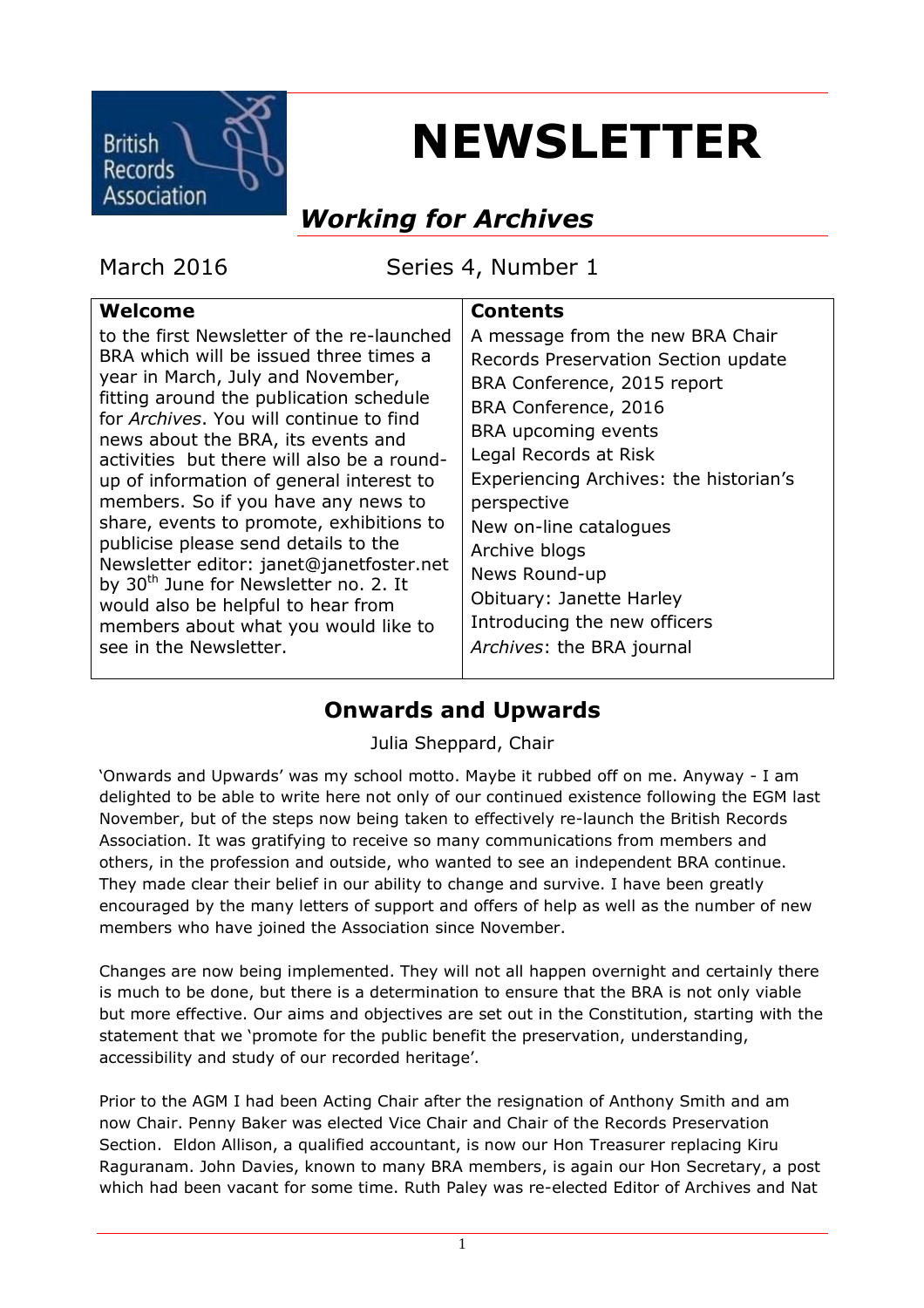

Alcock, RPS Chair from 2014, is now General Editor. Thanks were expressed to all for their work and especially to Anthony Smith for his total commitment and many hours labour on behalf of the Association: as RPS Chair 2006-2014 and Chair of Council 2012-2015.

These are some of the things we are doing:

We have already produced a double issue of *Archives* and plan to publish two more issues this year. It is our intention to redesign our peer reviewed journal to give it a modern look and feel.

We also plan to move to e-publications, with a hard copy journal for those who still wish to receive it in that form.

We are working to assist and promote records preservation, in conjunction with The National Archives (TNA) and others, in this time of stringency for all.

We are working with partners to deliver all our objectives: informal discussions have already taken place and continue with the Institute of Historical Research, Royal Historical Society, Scottish Records Association and Information and Records Management Society among others.

We are improving communications with members, beginning with a new series of our Newsletter. We will add more content and redesign our web site, to include more links to events and information.

A new membership drive and encouraging use of Gift Aid will also be undertaken, in fact subscriptions will include a gift aid form this year and members are encouraged to complete and return them as this will bring in much needed extra funding.

A major shift is the reshaping of our functions in promoting the preservation of archives. A recent report on the RPS made clear that retaining an office in central London with all its related costs was no longer feasible or even necessary for the RPS: guidance can be given without taking on this additional burden. The BRA office will be given up in late summer this year and, with the appointment of an Hon Secretary, the office manager will work fewer hours and from home. The BRA can and will contribute to discussions and jointly assist others with our advice and expertise, participating in joint collaborations.

In a new departure we have combined the Bond Lecture and AGM and this will be separate from the Annual Conference. Visits to archives are planned and the first will be to Eton College archives. See separate notices about these events and keep an eye on our web site for any announcements. It will help greatly if we can send notices via email so please inform us if you now have an email or have changed your email address.

Last but by no means least we are looking into the governance of the BRA and a revision of its Constitution to clarify and bring it up to date to ensure that we are a body that can respond quickly and authoritatively to archival issues.

We now have a team working hard to help make these fundamental changes. Officers and Council are doing their utmost to re-launch the BRA, but most importantly YOU as members can help. Your involvement, suggestions and any offers of assistance are invaluable. For example - managing an event, suggesting and offering places to hold meetings and events, help with IT, web, social media and outreach or simply by expressing availability to be called on. All offers will be most welcome. Please contact me or any other officers via [info@britishrecordsassociation.org.uk.](mailto:info@britishrecordsassociation.org.uk)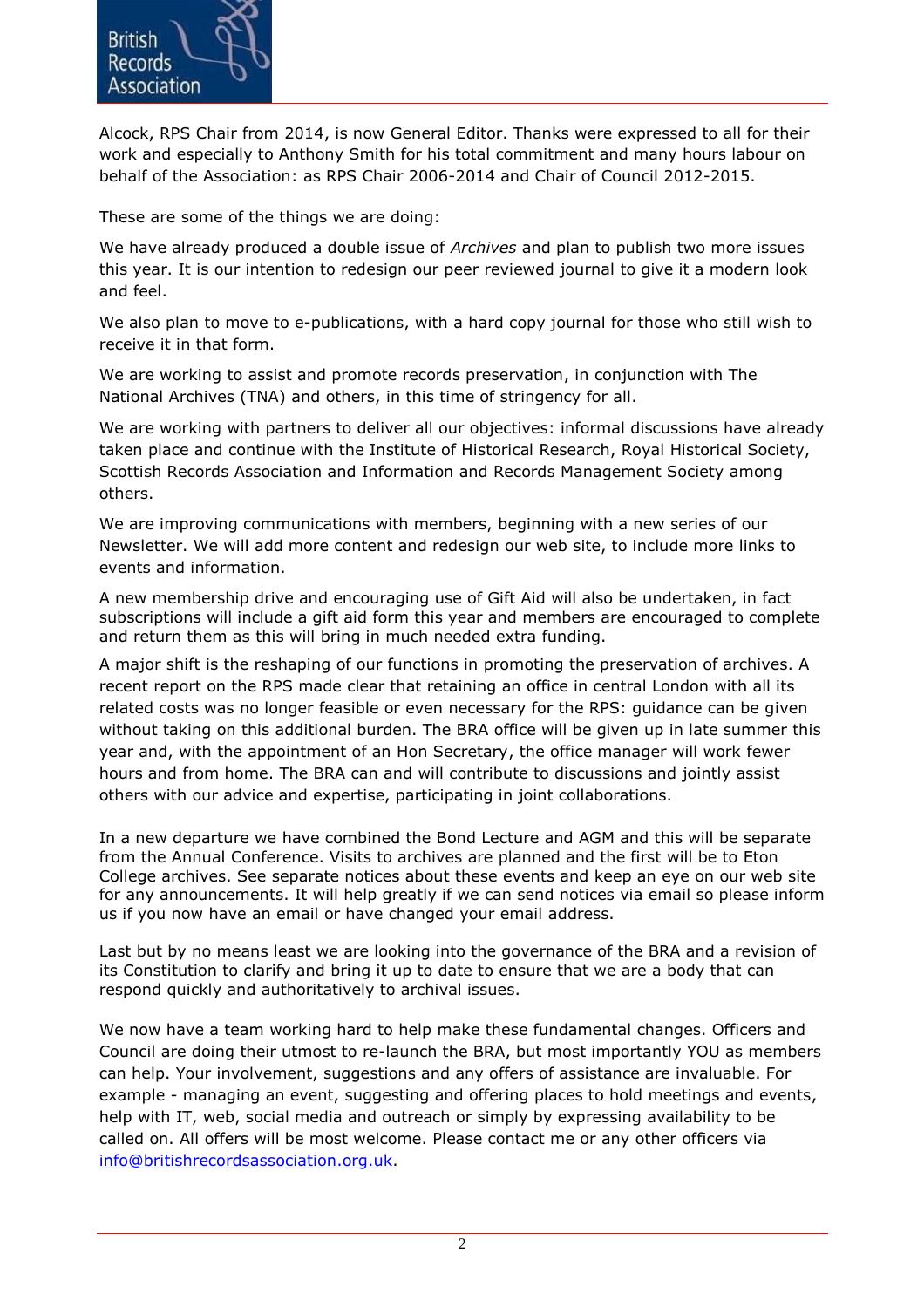# **RPS takes a new direction**

Penny Baker, Chair, Records Preservation Section

After the decisive vote by BRA members in November 2015 to remain an independent organisation, the RPS is being re-launched as a major player in records preservation. This involves a re-think of the role the RPS plays in delivering the BRA mission 'to promote for the public benefit the preservation, understanding, accessibility and study of our recorded heritage'.

From 2008, when external funding for its records preservation activities was withdrawn, the RPS has tried to continue in its traditional role, taking in records from solicitors and others and distributing them to appropriate local repositories, using only volunteers. This has become increasingly impractical, and annual despatches over the last few years have reduced to single figures, while deposits by solicitors have been sporadic and unsolicited. Richard Olney, long-term BRA member and former secretary, worked through the backlog of deposits and in 2012 when I took over as volunteer archivist, we started producing computer lists and began to make some despatches, mainly within London. This all ground to a halt when the office manager was diverted exclusively to administrative duties, and the future of the RPS became increasingly uncertain during negotiations with the ARA.



In addition, since 2008, the cost of renting central London premises has been entirely at BRA members' expense, and this has prevented us doing other vital educational work such as producing the journal, publications and funding training days. Running the BRA no longer requires a physical office; in fact it is an unnecessary administrative and financial burden. So, the London office is closing towards the end of this year, and with the help of three dedicated volunteers, Alison Cassidy, Clare Cowling and Katharine Bligh, we are busy despatching the remaining 75 metres of records.

But records preservation still remains a core function of the BRA and is being developed through partnerships with other bodies and active contribution to the development of a wider network for records rescue, led by The National Archives (TNA). The RPS participated in TNA's consultative meeting *Collections Rescue Strategy: Protecting Vulnerable Archives* in February where discussions explored the issues to be addressed in the development of an effective UK-wide strategy, in particular digital preservation and building capacity beyond the professional community, among owners and non-professional custodians. TNA will be developing this strategy over the next year and the BRA will be included in both discussions and implementation.

The RPS is working closely with the Legal Records at Risk (LRAR) project and we will be developing a network of local partners to help with active records rescue initiatives. Using funds released by not having a physical office, the RPS will 'further the object of the better preservation of records and of making them more accessible for research', in the form of help with cataloguing, training days or outreach projects. A Council sub-group is developing future plans for the RPS and would welcome suggestions and offers of help from BRA members. Please email me at [rps@britishrecordsassociation.org.uk](mailto:rps@britishrecordsassociation.org.uk) for further information.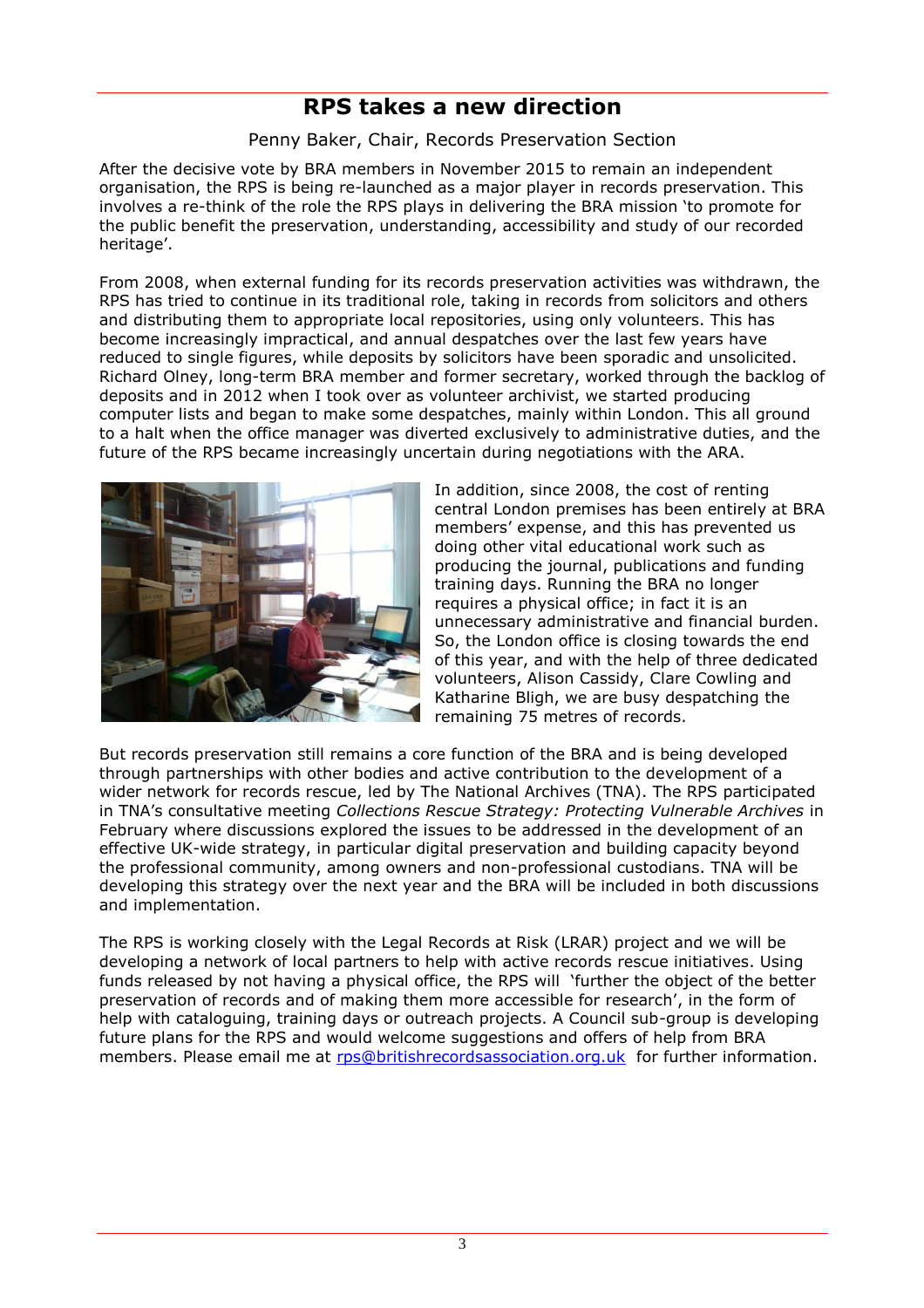

# **BRA ANNUAL CONFERENCE, 2015**

*"'In a League of their own': Archives of the History of British Sport and Physical Recreation"*

Stephen Freeth

Held at Swedenborg House and, like all BRA conferences, this one was excellent – informative, varied, amusing, and focused on the archives, and what they tell us. It was full of unusual and unexpected details. It was a pleasure to be there.

Before the proceedings began, **Julia Sheppard**, BRA Chair, gave a brief report about how the EGM, held the previous week, had voted for the BRA to remain independent, by a substantial majority.

**Eleanor Hoare,** Eton College Archivist, spoke about *"Sport at Eton since the 15th Century".*  Before the  $19<sup>th</sup>$  century, the Eton College archives are essentially concerned with the estates and income, not with sport, though the statutes of 1452 stipulate "No jumping, wrestling, or throwing of balls", and "No hawks". From the 1860s, the *College Chronicle* reports sporting events. Rugby has never been popular. On the other hand, the Wall Game has been played since 1849 or earlier. The rules are borderline unintelligible. No goal has been scored since 1909. Eton is very keen on Rowing, whose principal day each year, with a procession of boats, is 4 June, the birthday of George III. The uniforms and boat names are all derived from Nelson's Navy. The *Monarch* is the only such boat with ten oars, not eight! The House Debating Books give insights into attitudes to sports.

**Mark Blandford-Baker,** Magdalen College Oxford, spoke about "*An Oxford College Boat Club's Archives, and its Oarsmen*". Rowing Clubs (for the public) and Boat Clubs (for universities and colleges) generally have good records. MCBC's are unusual in being catalogued, too! He has written a  $150<sup>th</sup>$  anniversary history of the MCBC. MCBC was officially founded (entirely by undergraduates) in 1859. For the early years there are President's notes, and there are Captains' and Secretaries' log books from 1887. There are also old photographs, programmes; dinner menus; and the oars, rudders and prows of winning boats (displayed in the Old Kitchen). An illuminated scroll records MCBC winning everything in sight at Henley in 1907! The speaker was worried about record-keeping today. Nobody wants to write things down.

**Karen Davies,** Archivist, University of Bedfordshire, spoke about *"Bedford Physical Training College: The Female Tradition".* The archives of Bedford Physical Training College extend from 1903 to 1976. They comprise syllabuses and exam papers; responses to Government consultations; photographs (the girls were all middle-class, with Box Brownies!); oral history; and artefacts and uniforms. The College was founded by Margaret Stansfeld (1860- 1951), to teach girls to teach PE. It was located at 37 Lansdowne Road, Bedford, a house she had purchased. The qualification awarded in the early years was the Ling Diploma, and from at least 1943 the London University Diploma in PE. The College produced lots of Internationals, especially in lacrosse, but also in hockey. There were also Dance (revived Greek Dance) and Gymnastics. Men were admitted from the 1950s. The qualification became BEd, University of London (1968), and BEd, University of Cambridge (1971). In 1976 the College merged with Bedford Training College.

**Alex Jackson,** National Football Museum, spoke about "*The Collections and Archives of the National Football Museum".* The Museum was established in 1997, and reopened in 2012 in Manchester, funded largely by Manchester City Council, with 140,000 objects, and over a million visitors in its first two years. It is the only sporting collection with Designated status. The written archives include FA minute books from 1863 onwards; Football League player registrations and transfer lists; Club collections, e.g. Preston North End; and Littlewoods Pools. There are some notable photos, such as from the 1936 Olympics. These show English players with the German team. The Germans have matching pullovers with eagles and swastikas!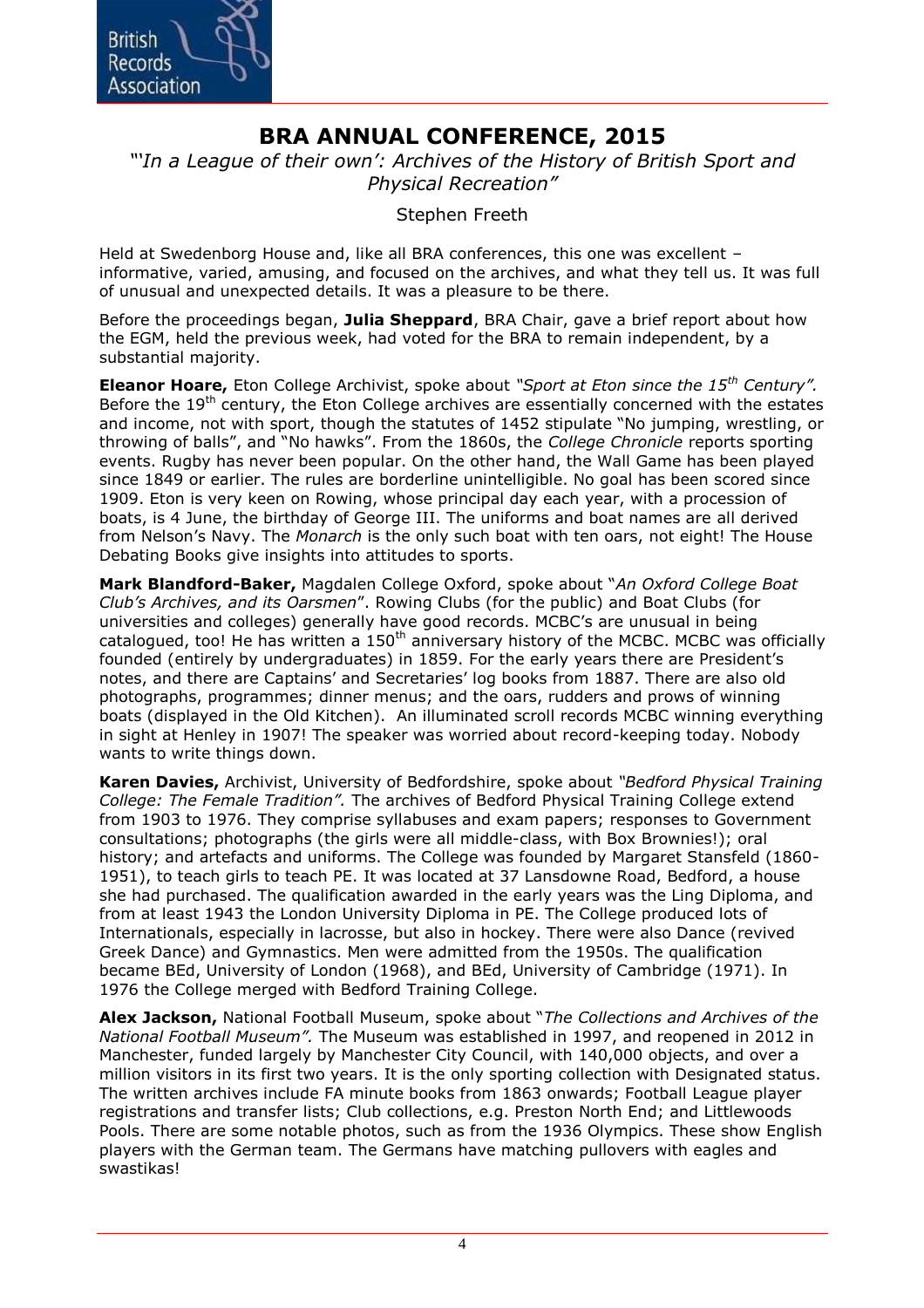**Karl Magee,** University Archivist, University of Stirling, spoke about *"Celebrating Scotland's Contribution to the Commonwealth Games".*



Stirling University Archives holds the archives of Commonwealth Games Scotland, responsible for the Scottish team. They run from the first Commonwealth Games in 1930 onwards. The bulk of the material relates to the 1970 and 1986 Games, both held in Edinburgh. The archives were "used" during the 2014 Glasgow Games for an exhibition of memorabilia, jointly with Glasgow Museum, plus talks and tours. This exhibition later became a touring exhibition, and has led to new accessions,

including the personal collections of Sir Tim Heatley, diver and three-time Gold Medallist.

**Robert Clegg,** Heritage Quay, University of Huddersfield, spoke about *"The Rugby Football League Archives at Heritage Quay".* Heritage Quay was established by the University of Huddersfield. In 2014 a new building opened with HLF funding. It has eight "themes", including Sport. The largest component is the Rugby League material, both of local clubs and of the Rugby Football League (the game's governing body). The RFL was founded in Huddersfield in 1895. Twenty-one clubs broke away from the RFU in a dispute about whether players could be paid. They felt that working men in the north needed the money, even if players in the south did not. The RFL has always retained its links to the north of England and the archives include minute books; accounts; competition records; player registrations 1906-78, which generate lots of family history interest, because it remains a local sport; year books, programmes and photos; and famous players' shirts and boots. Users of the archives are passionate and very knowledgeable about the game and its history, and help with events.

**Nat Alcock,** General Editor, BRA, spoke about "*The Archives of Halford Bowls Club*". The Bowls Club at Halford, Warwickshire, possesses three minute & memorandum books, 1786- 1877. What do these tell us?

Members: lots of clergy; a baronet; 4 sons of peers; 29 esquires including 2 MPs. In other words, a roll-call of the local gentry.

Bowls: we are not told much! The Green was repaired in 1844; there was an iron roller in 1832. Matches were sometimes held for specific prizes, e.g. a piece of venison. Dining: there was lots of it! There was a Wine Fund from 1827 onwards, and 227 bottles in the cellar in 1845.

**Kenth Sjöblom,** Head of the Society of Finnish Archivists, spoke about *"The ICA Section on Sports".* The Section has a Chairman (himself), and two Secretaries, one English and one French. The Section was inaugurated provisionally in 2004, made permanent in 2008 and has 42 members. It is about, not of, Sports Archives, there are few institutions specifically devoted to Sports Archives. The Section issues a brochure; holds seminars (Paris/Roubaix 2005; Turin 2007; Helsinki 2010); organises sessions at ICA Congresses; and published a special issue of *Comma*, the ICA journal (2009:2). He would like to widen the membership. For example, there is little participation from the Caribbean.

#### **The Maurice Bond Memorial Lecture**

An entertaining Maurice Bond Lecture was given by **Fiona Skillen** of Glasgow Caledonian University, the Chair of the British Society for Sports History. Her title was, *"Researching Women's Sports History".* The Society was founded in 1982, and publishes a journal, *Sport in History*, containing around 20 articles per year. Its c200 members are mostly academics.

Women in Sport is a peripheral topic to a fringe subject! There have only been 12 articles so far in *Sport in History* on Women in Sport. There are many gaps in our knowledge, and the relevant scholars are mostly male. There are only 40 women members of the Society,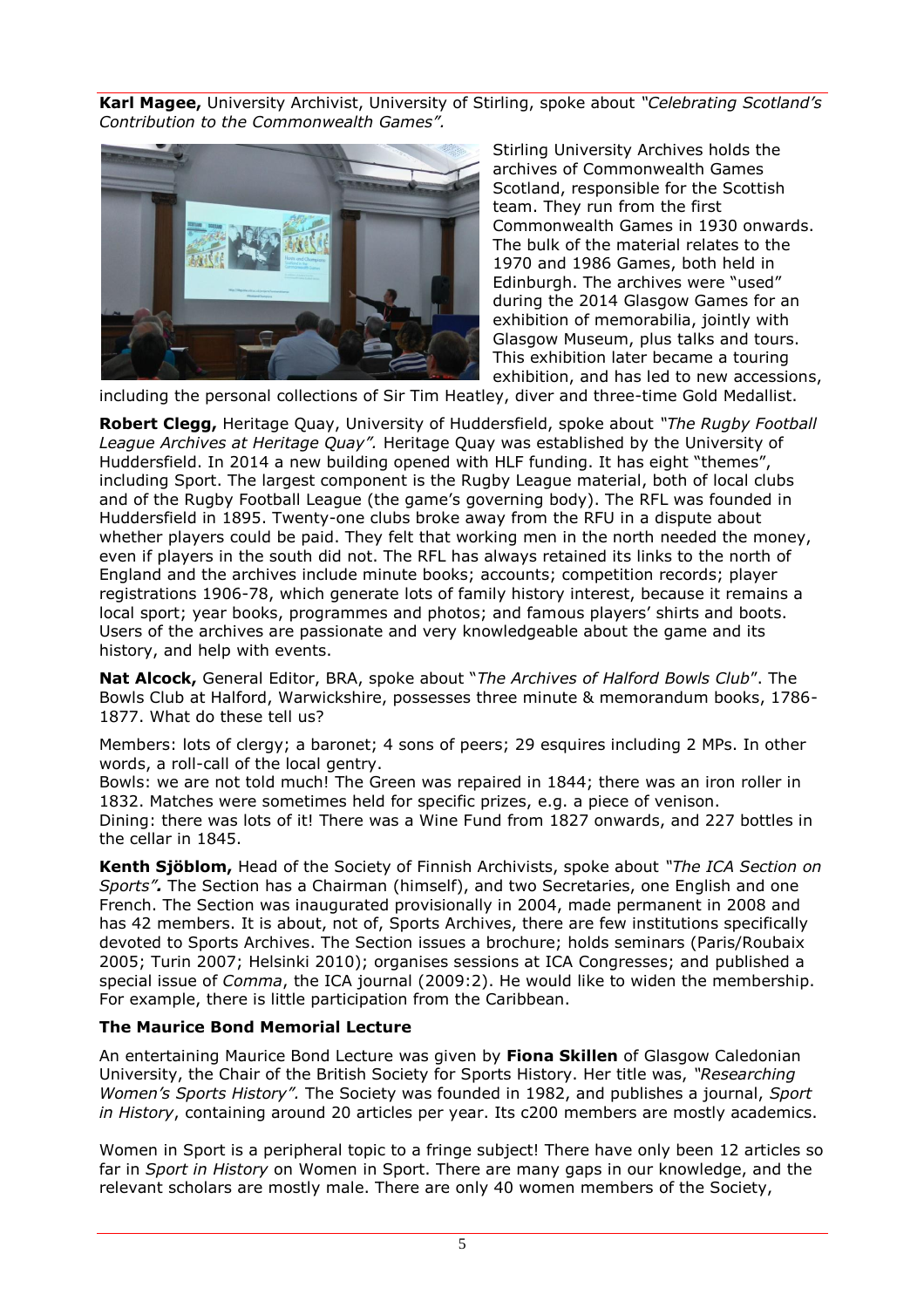

although this represents more than 600% increase on the six when it started. On the plus side, Women's Football is starting to attract sponsorship and research. Fiona's own research has been on "How did Ordinary Women Fit Sport into their Lives in the period 1919-39?" For this she examined the following areas, all within Scotland: schools; organisations; workplaces; council provision; and media representation. The first problem was finding sources. Participation by women in sport was hard to trace – e.g. in diaries and letters. Other challenges included unsorted papers; absence of research facilities; poor labelling; the random nature of survivals; getting people to open up for oral history interviews; and last but not least, being taken seriously as having a serious research topic!

In particular, she used minute books; membership lists, here the use of "Mrs" and "Miss" was helpful; newspapers for local politics, e.g. disputes about the sexes sharing pitches; competition results; magazines; cartoons, for attitudes, the *Daily Mail* was particularly noted; and advertisements using women's sport to sell a range of products from cars to cigarettes. She also carried out personal interviews. Her interviewees ranged in age from 75 to 98! For one interviewee, hockey was only a small part of her social life. After the match, they all went for a meal, or to the pictures. Another played tennis to meet boys. But later, her husband would look after the children so that she could keep playing.

A more detailed account of the 2015 Conference will be available on the BRA website soon

### **Annual Conference, Tuesday November 29th , Linnean Society**



#### **"Keeping the memory green": records of small gardens'**.

Held jointly this year with The Gardens Trust, the 2016 Annual Conference of the BRA will take place at the Linnean Society, Piccadilly. More details will be available soon on the BRA website.

# **Upcoming Events**

#### **Visit to Eton College Archives, Tuesday 21 June 11.30**

Following the fascinating talk at the BRA Conference last November given by Eleanor Hoare, Eton College Archivist, and reported above, the BRA has arranged a visit to the College.



Eton College was founded by King Henry VI in 1440 for the education of 70 King's Scholars. In addition to the King's Scholars housed in 'College', there are now over 1200 'Oppidan' boys at the school in 24 other boarding houses, making Eton the largest boarding school for boys in the UK. The College Archives are a rich record of Eton's history, and include the founding charters and statutes, accounts from the 1440s to the present and records of the College's estates, as well as those of King's Scholars from 1660 and of all schoolboys from 1791.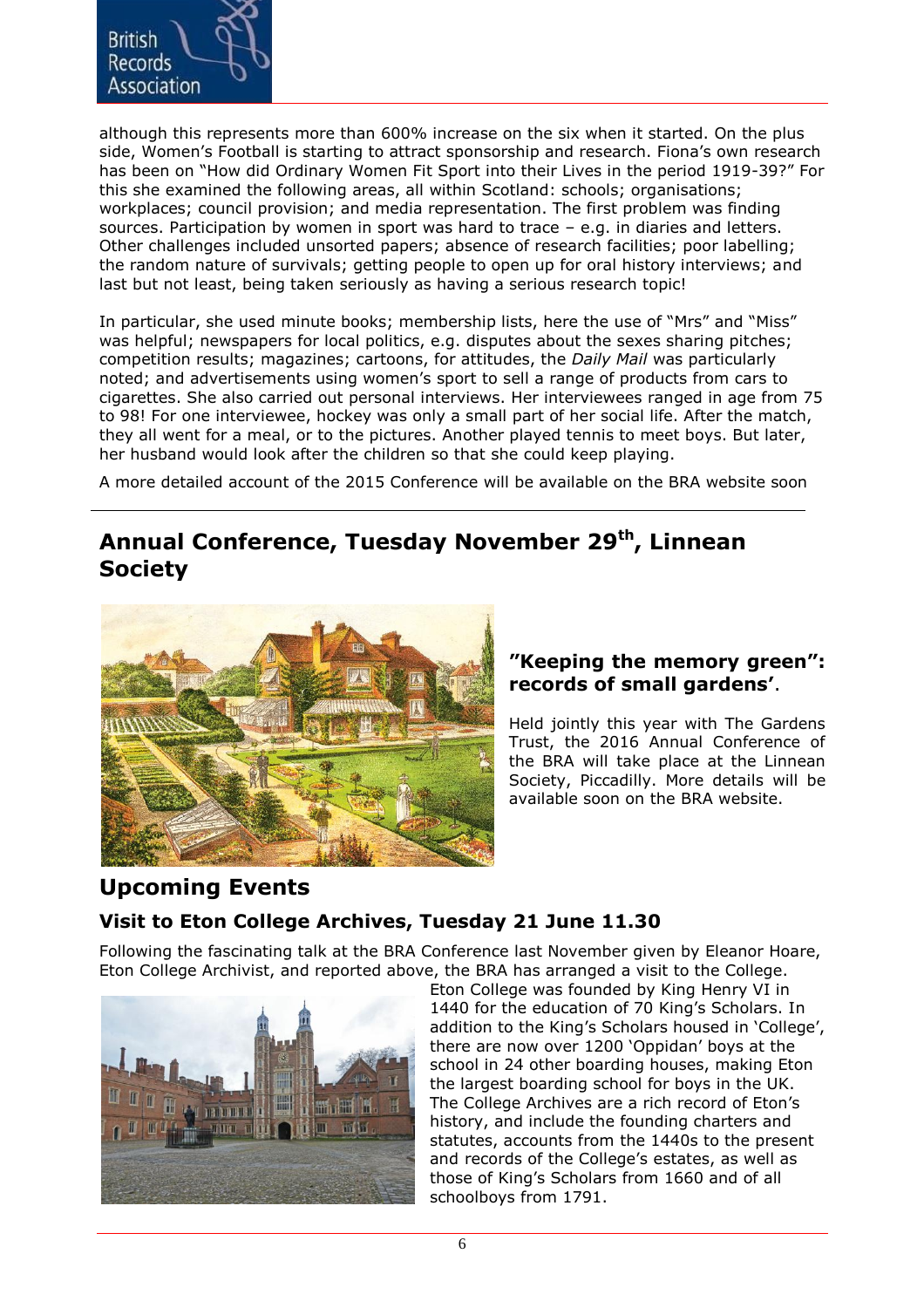On display in the  $18<sup>th</sup>$  century College Library, will be a selection of treasures from the archives, Eleanor will give an introduction to the collections and the documents on display, as well as answer questions. Then, if time permits, there will be a chance to see some of the College itself. This is a members-only event and space is limited so a maximum of 30 may attend. The cost will be £12 per person, payable by cash or cheques on the day. Please email info@britishrecordsassociation to book your place. Closing date is June 10<sup>th</sup>, but the sooner you book the better.

It should be noted that there is no step free access to the Library. There is a lift which cuts out the vast majority of the steps, but there will still be two or three steps to negotiate.

Image reproduced by permission of the Provost and Fellows of Eton College.

#### **Bond Lecture and AGM, Thursday October 27th , Institute of Historical Research, Senate House**

The lecture will be given by Caroline Shenton, preceded by the AGM and followed by a drinks reception.

Caroline is an archivist, historian and author, she was Director of the Parliamentary Archives until 2014. Her first popular history book, *[The Day Parliament Burned Down](http://www.carolineshenton.co.uk/wp/books/)*, an hour-byhour account, was published in 2012, and won the inaugural Political Book of the Year Award in 2013. It was also Book of the Year for *The Daily Telegraph*, *New Statesman, Daily Mail* and *Herald Scotland*. She has recently completed a sequel *The New Palace of Westminster* which will be published by Oxford University Press. The title of the lecture will be on the BRA website soon.

# **Legal Records at Risk project**

Clare Cowling

#### **What is the Legal Records at Risk project?**

The project, based at the Institute of Advanced Legal Studies, University of London, commenced in September 2015 with the following objectives:

- 1. To broaden the concept of "legal" records from their traditional definition as court records or deeds to the records of private sector institutions specialized to law including: arbitration, mediation and conciliation services; barristers; solicitors; insolvency practitioners; legal executives; licensed conveyancers; multi-disciplinary practices; notaries; patent attorneys; pro bono legal services; scriveners; trade mark attorneys and providers of ancillary services such as law publishers and legal stationers.
- 2. To raise awareness of researchers in all disciplines of the importance of private sector institutions specialised to law in the development of the United Kingdom's legal, business and social framework and of the need to preserve records of value not only to demonstrate these changes in our legal history but for other research fields such as sociology, biography, economics, geography, local history, class, race and gender.
- 3. To assist the information owners of private sector legal records to recognize the value of their records and unlock the potential of the records for both internal business reference and external research use.

#### **What categories of legal records are at risk?**

The project is investigating the findings of previous studies, including the BRA report on Records at Risk (2011), that significant private sector records are at risk of becoming lost or inaccessible through globalization, digital obsolescence, physical neglect, lack of interest on the part of information owners and reduced archive resources to preserve and provide access to the records. Modern legal records, since 1900, are particularly vulnerable due to recent developments which are transforming the nature, organisation, regulation and economics of legal services.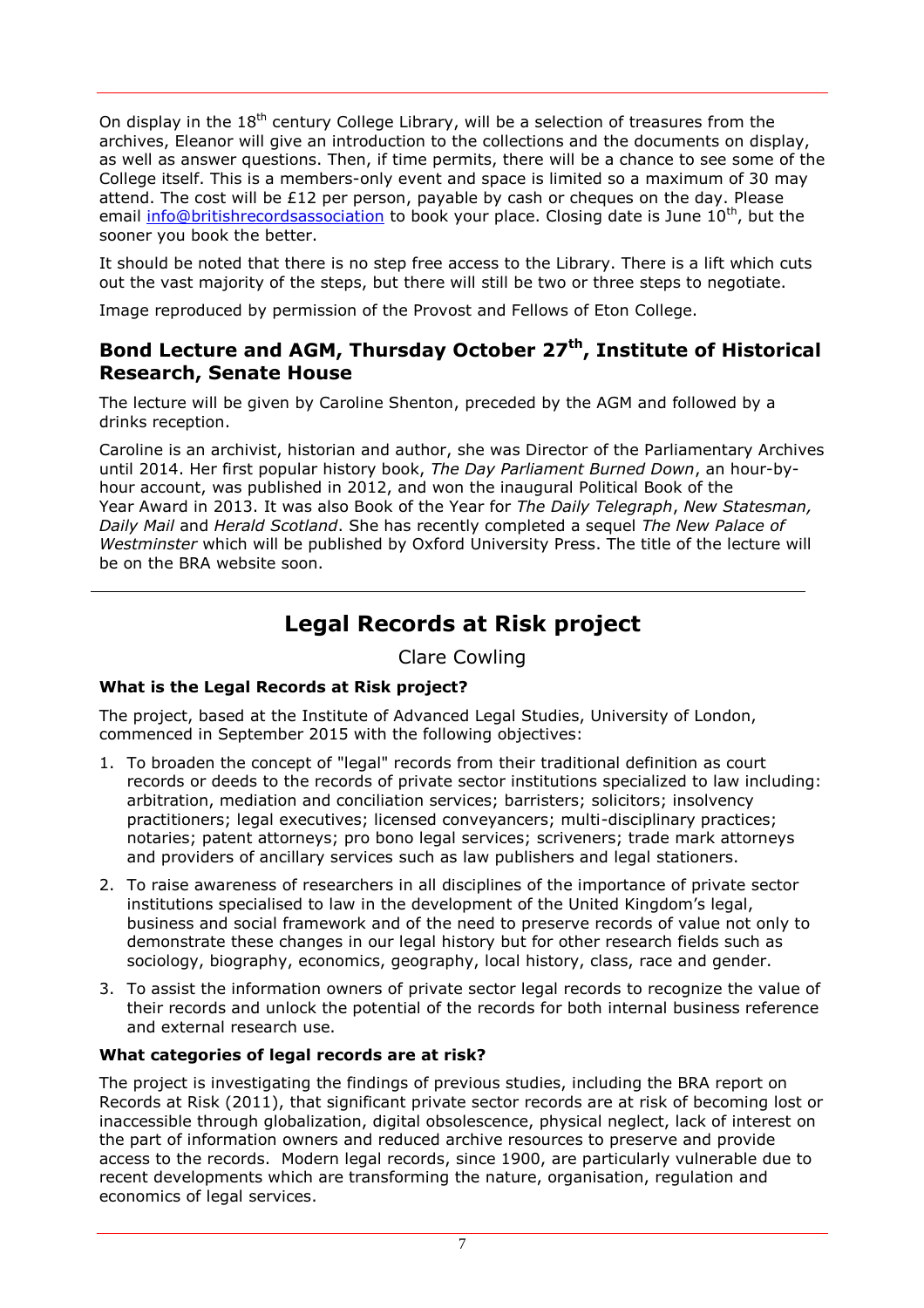

There are upward of 100 "business" archives in the UK, dominated by banking, the alcohol trade and retail but few professionally managed "legal" archives. Unless systematic efforts are made towards collecting private sector legal records, modern legal research will continue to be weighted towards the study of court records. Thereby producing a lopsided picture of the development of the UK's legal framework and of the legal practitioner's role as an integral part of UK business.

#### **How can BRA members help?**

We need champions from within the legal and research communities, especially to foster collaboration with those involved in the practice of law. Without input from providers of legal services and those who wish to use their records we can achieve very little.

The project is being led by Clare Cowling, an experienced archivist and records manager. You can contact her at [clare.cowling@sas.ac.uk.](mailto:clare.cowling@sas.ac.uk)

## **Experiencing Archives**

The BRA exists not just for archivists but for anyone interested in archives whether they are historians, owners, researchers, genealogists, volunteers or just curious. This new section of the Newsletter will have brief articles from this wider community about their experiences with archives. To begin, one young historian reflects on her first encounter with archiving.

#### **The Historian's Perspective**

#### Alice White

To experience the archiving process in action was invaluable as it opened my eyes to the practicalities of preserving the historical record. When I first arrived I was rather shocked that as well as designated piles "Archive" and "Review for Archive", there was also a pile for "Destruction". The idea of destroying documents seemed to go completely against everything I had been taught as a historian. I was inclined to ask "Are you sure?" every time a box was marked with a "D". As I observed the archivists at work, though, I soon realised that knowing what *not* to keep is as important as knowing what is definitely valuable. There simply wasn't the funding or space to keep everything, so part of the decision was based on everyday practicalities, but even with unlimited funding and space, some of the items required disposal.

Many of the unexamined records were simply the entire contents of desk drawers that weren't valuable enough for the owner to retain, which had been transferred wholesale to boxes and stored "just in case". The archivists are thorough, and painstakingly comb through this detritus for any hidden gems, scribblings on scrap-paper that might one day prove to be revelatory. But, as with many businesses, multiple copies of meeting minutes had been circulated and filed, most not even annotated (archivists check). Similarly, printed final copies of manuscripts resided in boxes, but had also been published with identical wording (again, they check!). Old manuals for computer software cluttered many of the boxes; whilst this may be very exciting for historians of computing, it is unlikely they would ever think to look for them in this archive as copies are held in more obvious locations elsewhere.

I have explained my changed views to other historians. Many of them remain horrified that "history" is being thrown away, and until they have seen the diligent care and attention that dedicated archivists devote to each item when considering whether to mark it with an "A", "R" or "D", they will probably steadfastly retain this view, but I would like to think that I have been converted from an indiscriminate historical hoarder to at least somewhat of a considerate but firm archivist.

Alice White has recently completed a PhD at the University of Kent which examines the work of Army psychiatrists during the Second World War.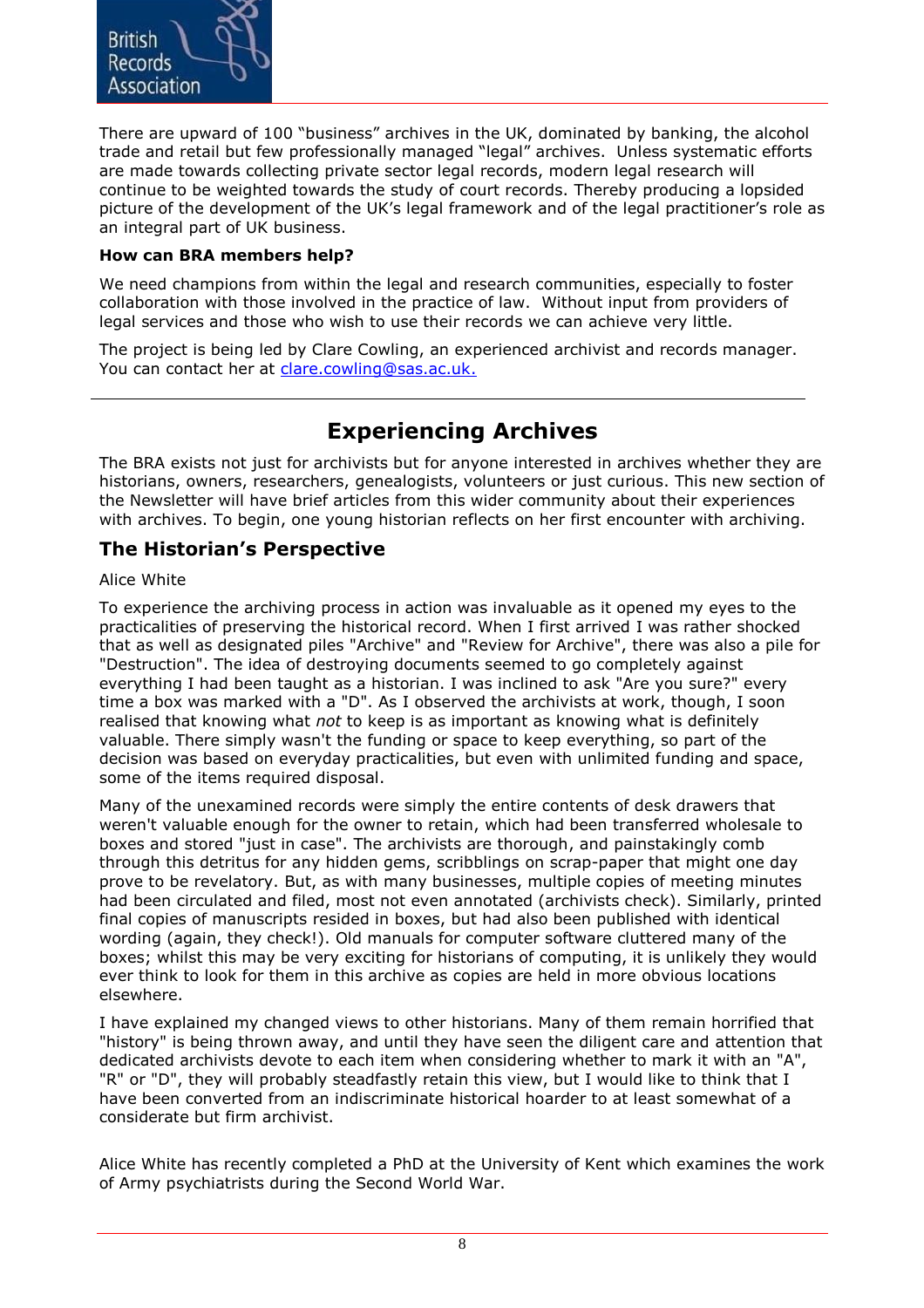# **New On-line Catalogues**

The BRA plans to have details of new on-line archive catalogues as a regular Newsletter section. This issue features the Corporate Archives at Transport for London (TfL). Please send in details of any other new catalogues.

#### **TfL Corporate Archives**



The TfL Corporate Archives is responsible for safeguarding the corporate memory of Transport for London and its predecessor companies. The Archives collects and preserves both modern and historic records from the business and holds over one hundred thousand items dating from the  $17<sup>th</sup>$  century to the present day.

The Archives collects records which document the principal business functions and actions of Transport for London, its predecessor and subsidiary companies, and their interactions with London's citizens and with the physical and social environment. The new on-line catalogue can be found here: http://www.tflcorporatearchivescatalogue.co.uk

Image reproduced by kind permission of TfL Corporate Archives

# **Archive blogs**

Archives are increasing their on-line presence and one of the ways is to publish a blog based on a particular collection or to highlight events on a particular day. Here are a few that have come to the Newsletter editor's attention, are there any you would like to include?

**Westminster School** has begun serialising its Town Boy Ledgers - a near continuous record of school life at the heart of the capital spanning over 100 years. The Ledgers were kept by the pupil elected 'Prince of the Town Boys' and provide a vivid account of school boy experiences written exclusively for the benefit of future generations of pupils. They provide a rarely recorded perspective upon education at the time, as well as fascinating references to local and national events. Today's entry concerns a pupil who died as a result of overeating:<http://townboyledger.westminster.org.uk/?p=186>

**The Children's Society** has a regular blog based on its Hidden Lives Revealed Children in Care 1881-1981 project. The most recent post, about the Society's work with runaway children can be found here: [http://www.hiddenlives.org.uk/blog/2016/02/helping-young](http://www.hiddenlives.org.uk/blog/2016/02/helping-young-runaways-since-1881/)[runaways-since-1881/](http://www.hiddenlives.org.uk/blog/2016/02/helping-young-runaways-since-1881/)

**The Royal Voluntary Service** maintains a Heritage Bulletin Blog which combines news about the archive activities and projects with extracts from the records: http://www.royalvoluntaryservice.org.uk/about-us/our-history/archive-and-heritagecollection/heritage-bulletin-blog

**The Tavistock Institute of Human Relations** has recently placed its archive with the Wellcome Library where it is being catalogued. As part of the project the Institute has started a blog "The Artistry of the Archive" to document the emergence of the archive: http://www.tavinstitute.org/news/tihr-archive-the-artistry-of-the-archive/

# **News Round-up**

#### **Business Archives Council**

In support of the National Strategy for Business Archives, the Business Archives Council (BAC) is delighted to announce that it is once again offering **a £3000 cataloguing grant**  for business collections (opens 1<sup>st</sup> April 2016).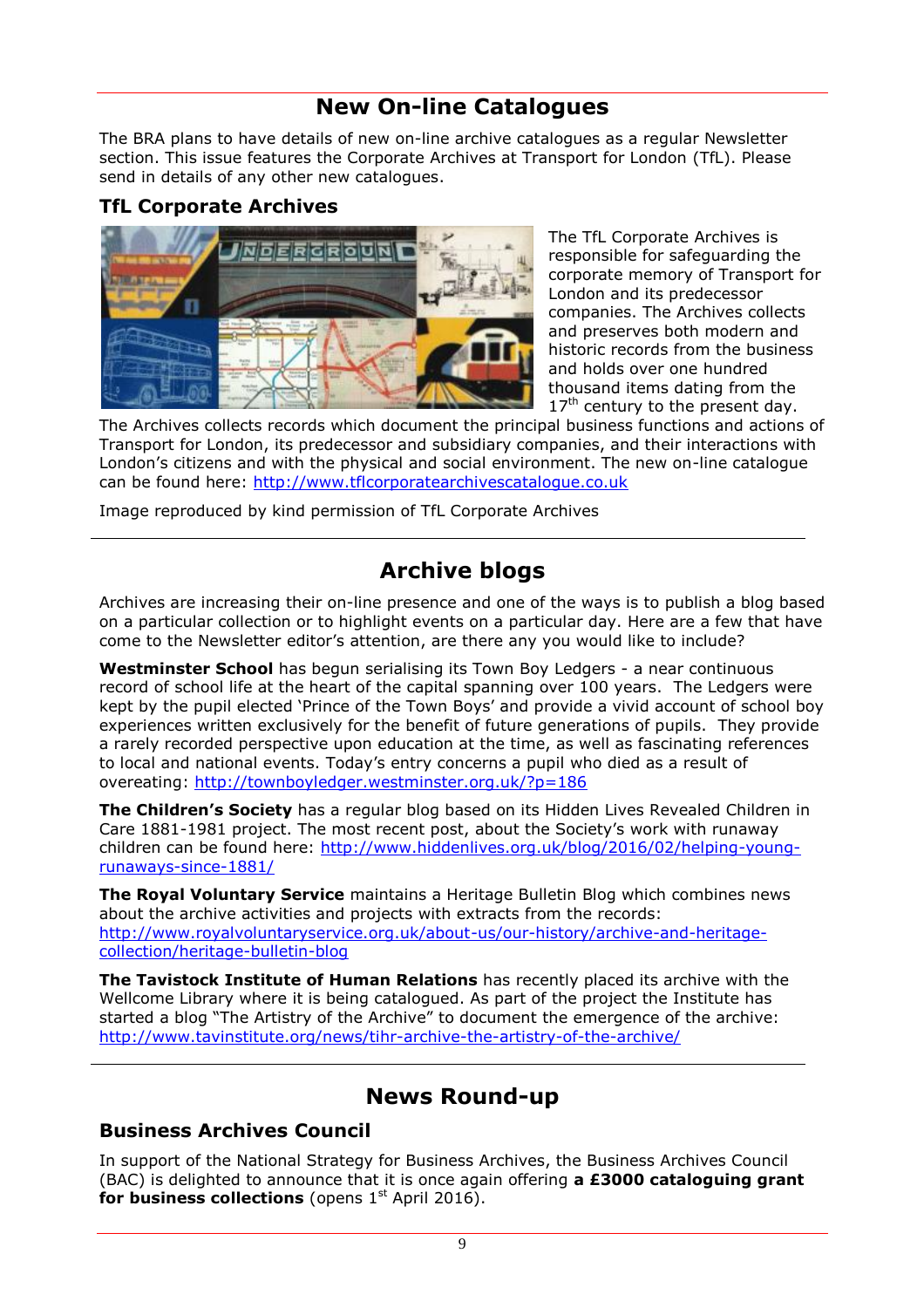

Additionally, in an effort to continue supporting an under-represented area of business archives, and to compliment wider initiatives for archiving the arts by The National Archives and the Campaign for Voluntary Sector Archives, the BAC will again be offering **a £3000 cataloguing grant specifically for cataloguing business archives related to the arts** (opens  $28^{th}$  April 2016).

For more information on both grants (criteria and application forms) visit the BAC's website: [www.businessarchivescouncil.org.uk](http://www.businessarchivescouncil.org.uk/)

#### **School Archivists Group**

The School Archivists Group (SAG) is a self-help group started in 1998 to support anyone with responsibility for looking after school records whether professionals, teachers, school staff or volunteers. Membership is free and more than 145 independent schools are now represented. The regular Annual Conference will this year be held at St Paul's Girls' School, Hammersmith, on Monday 4<sup>th</sup> July. More information about the Group and an application form can be found here: http://www.arops.org.uk/j/images/sag\_leaflet.pdf

#### **The National Archives**

TNA recently announced acceptance by the government of the following collections of papers in lieu of tax:

Durham estate papers (12th to 20th centuries) of the Vane-Tempest-Stewart family, Marquesses of Londonderry

The family and estate papers of the Ward family Earls of Dudley (12th to 20th centuries) The family and estate papers of the Fitzroy Somerset family, Barons Raglan (19th and 20th centuries)

Allocation of the collections to appropriate interested repositories is now being considered.

#### **Index to Digitised Online British and Irish Newspapers**

Richard Heaton has been updating his index to digitised newspapers. The index aims to gives an indication (where possible) of the range of dates covered by a title and the number of issues included in a collection.

http://freepages.genealogy.rootsweb.ancestry.com/~dutillieul/BritishandIrishNews.html

# **Obituary: Janette Harley**

Janette was born in Cheltenham on the  $7<sup>th</sup>$  October 1951, the youngest of three children having older twin brothers. At about the age of 9 she had a chance conversation with a family acquaintance on the subject of archives and from that moment on she was determined to become an archivist. After gaining A levels at Portsmouth Girls High School she went on to study classics at UCL and then to Aberystwyth for a Diploma in Archive Administration. Her first job was at Berkshire Records Office in Reading, and subsequent employment included records management positions with BP and the National Trust. She told family members that the BRA was a significant help during her early years working in archives and she remained a member throughout her life.

Janette also developed a keen interest in archaeology, participating in a dig on Hadrian's Wall at Halsteads, to which she travelled on her MV Augusta motorbike. Another passion was sailing, despite suffering seasickness, and she was at one time Secretary of the London Branch of the Sail Training Association. In 2000 Janette moved to New Alresford to support her mother and took a post with the NHS in Winchester administering patient record transfers and, subsequently, dental practitioner registrations. As her health deteriorated she took early retirement and died on the 22<sup>nd</sup> October 2015. She is survived by her mother and a brother, the other brother having pre-deceased her.

A full obituary will be published in the next issue of *Archives*.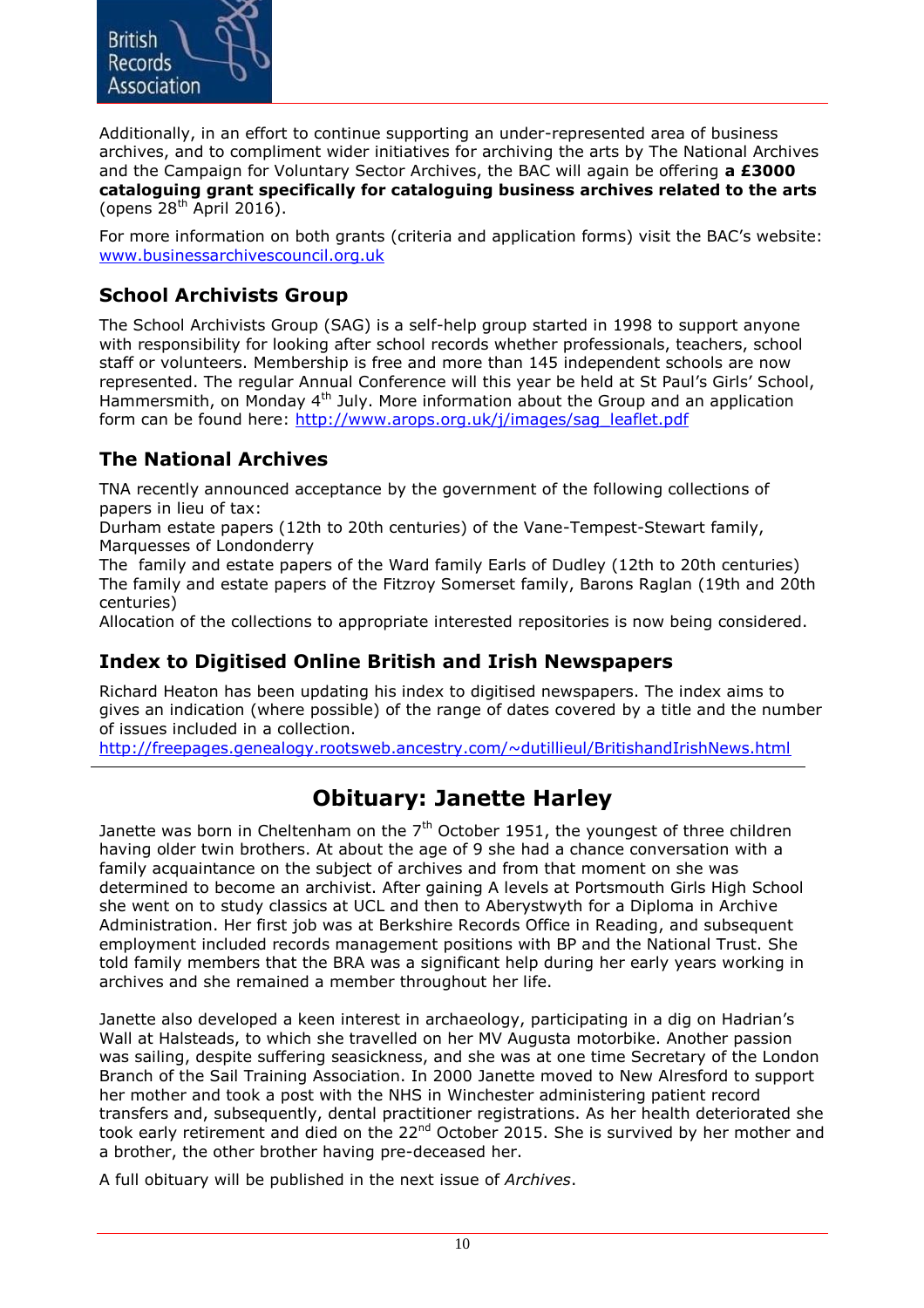## **Introducing the new Officers**

Julia Sheppard, BRA Chair



I joined the BRA many years ago at the suggestion of John Post and after an article I wrote on French archives was published in *Archives.* The Association always seemed to me to have interesting members and conferences and discuss matters that appealed to me. Working in the Liddell Hart Centre for Military Archives at Kings College London and then at the Wellcome Institute (now Trust), as well as the research for *British Archives: A Guide to Archives in the UK* (co-edited with Janet Foster), led me to place a great importance on the value of archives for research, the need for archivists to engage with those using and holding records, and the importance of surveying and preserving archives: all aims of the BRA. So, after my retirement in 2008 when I was encouraged to become Vice Chair, it seemed only right to play my part in assisting the BRA's work. Retirement is of course the wrong word!

#### Penny Baker, BRA Vice-Chair and RPS Chair



I was a member of the BRA as a newly qualified archivist at Westminster City Archives in the 1970s, encouraged to join by two colleagues, who were and still are members of the Association. Sadly, I lost touch with the Association when I moved to records management positions at BP and later at Barts NHS Trust, then the National Gallery, and for a year with the Commonwealth Secretariat in a rain-forest project in Guyana. On my return to the UK I came back into the BRA fold when Julia Sheppard was Vice-Chairman and I took over from Richard Olney as volunteer archivist in 2012. I have been urging reform of the Records Preservation Section for several years and became more closely involved when the BRA was threatened with dissolution last year. I strongly believe the BRA has a positive and viable future, as a voice for records preservation and a forum for archival research and I am pleased to play a role in its relaunch.

#### Neil Murphy, Reviews Editor, *Archives*



My research interests focus on the history of England and France from 1300 to 1700. Many of my publications have looked at connections between the two kingdoms, from the four years the French monarch John II spent in English captivity in the midfourteenth century to Henry VIII's establishment of an English colony in France in the mid-sixteenth century. As all my research projects are based on wide-ranging manuscript consultation on both sides of the Channel I was keen to become involved with *Archives*. The abundant materials held in archives of all sizes provides the building blocks with which to construct our collective historical memory and enrich our appreciation of the past. Before moving to Northumbria University in 2012, I lectured at the University of Winchester. I come from Northern

Ireland, though all my academic studies were at the University of Glasgow. Moving between these different areas has provided me with a rewarding insight into the rich collections held in archives across the UK. I am constantly seeking new ways to promote engagement with these archives amongst both academic and public audiences. Overall, I am delighted to be taking up the position as reviews editor for *Archives*.

Profiles of the other Officers will appear in the next Newsletter.